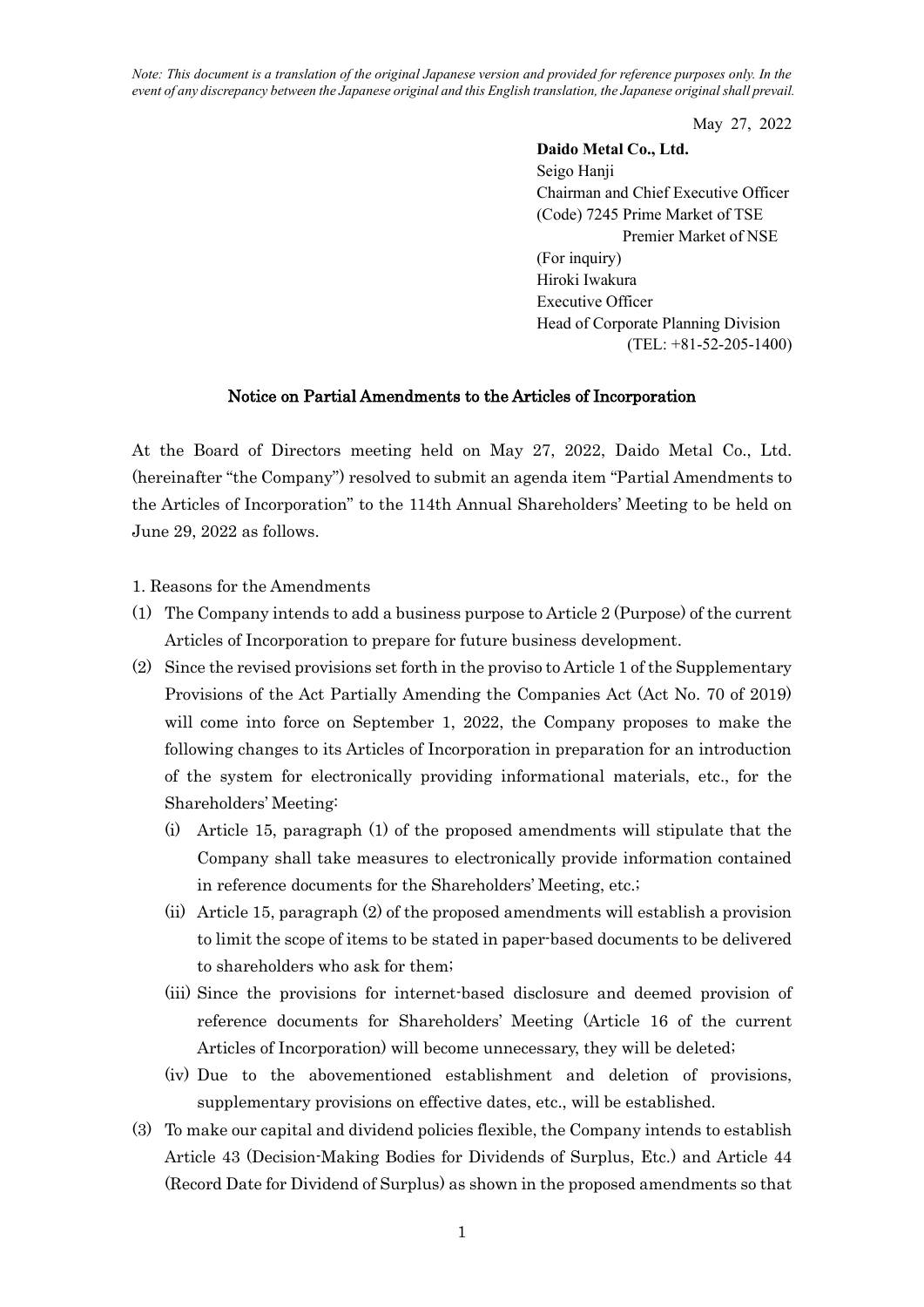dividend of surplus, etc., can be paid by resolution of not only the Shareholders' Meeting but also of the Board of Directors in accordance with the provision of Article 459, paragraph (1) of the Companies Act. In addition, the Company will delete the provisions of Article 7 of the current Articles of Incorporation (Purchase of Company's Own Shares) and Article 44 (Record Date for Dividend of Surplus), and Article 45 (Interim Dividend) that will be redundant.

- (4) Due to the abovementioned amendments, the number of articles will be revised as required.
- 2. Details of the Amendments

Details of the amendments are as follows.

| Current Articles of Incorporation             | Proposed amendments                     |
|-----------------------------------------------|-----------------------------------------|
| (Purpose)                                     | (Purpose)                               |
| Article 2 The Company aims to engage in       | Article 2 The Company aims to engage in |
| the following undertakings:                   | the following undertakings:             |
| $1. - 18.$ (Omitted)                          | 1. - 18. (Unchanged)                    |
| (Newly established)                           | 19. Telecommunication business          |
| 19. Any and all business incidental to        | $20.$ (Unchanged)                       |
| each business listed in the preceding         |                                         |
| items.                                        |                                         |
| (Purchase of Company's Own Shares)            | (Deleted)                               |
| <u>Article 7 The Company may, by a</u>        |                                         |
| resolution of the Board of Directors,         |                                         |
| purchase its own shares through               |                                         |
| market transactions or other permitted        |                                         |
| methods in accordance with the                |                                         |
| provision of Article 165, paragraph (2)       |                                         |
| of the Companies Act.                         |                                         |
| Articles 8 - 15 (Omitted)                     | Articles $7 - 14$ (Unchanged)           |
| (Internet-based Disclosure and Deemed         | (Deleted)                               |
| Provision of Reference Documents for          |                                         |
| Shareholders' Meeting)                        |                                         |
| <u>Article 16 The Company, in convening a</u> |                                         |
| Shareholders' Meeting, may be deemed          |                                         |
| to have provided its shareholders with        |                                         |
| information on the matters that should        |                                         |
| be stated or displayed in the reference       |                                         |
| documents of the Shareholders'                |                                         |
| Meeting including business reports,           |                                         |
| financial statements, and consolidated        |                                         |
| financial statements by disclosing the        |                                         |
| said information through the Internet         |                                         |
| pursuant to the provisions stipulated         |                                         |

(The underlined parts indicate the amendments.)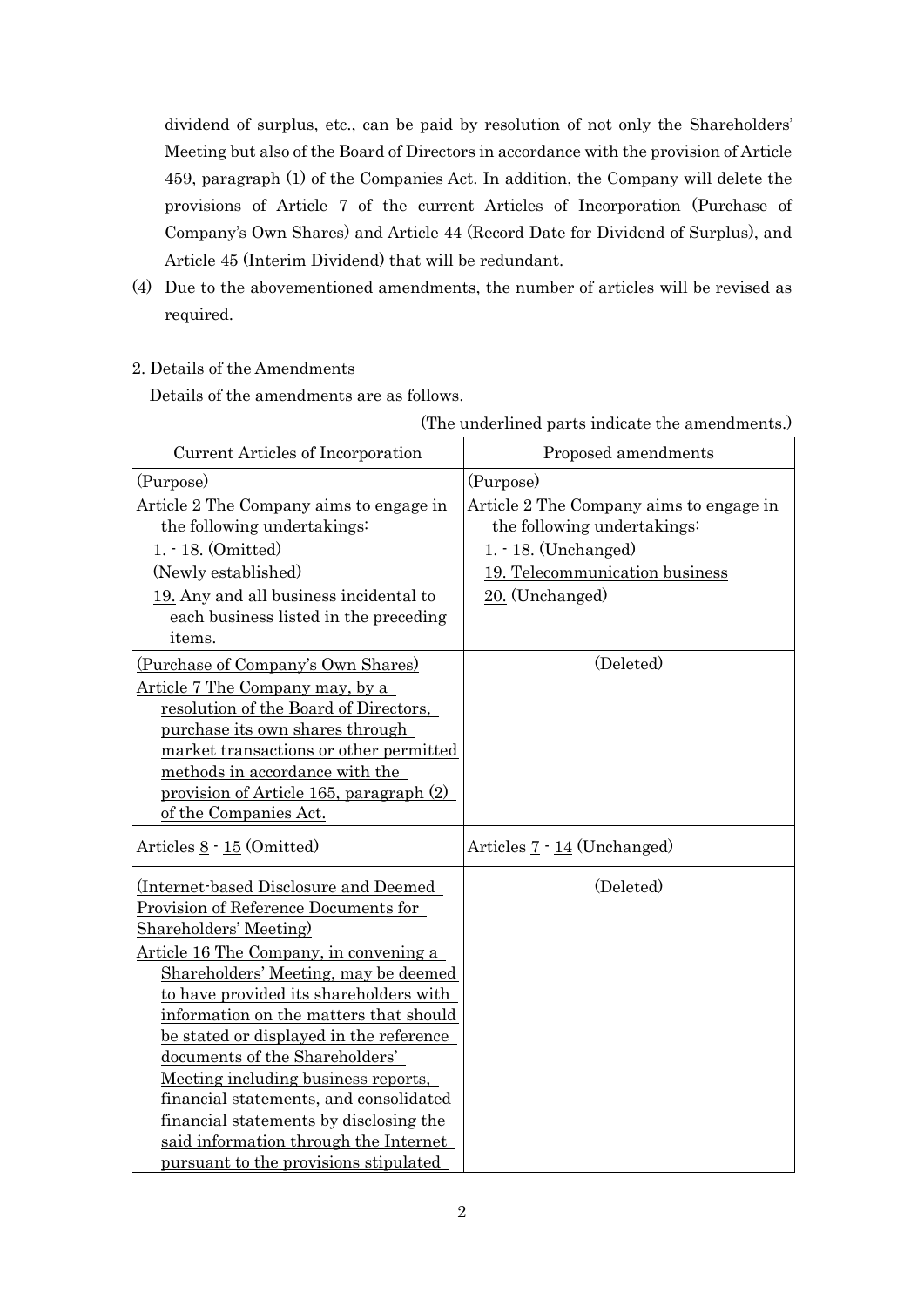| Current Articles of Incorporation                                                                                                                                                                                                                                                                                                           | Proposed amendments                                                                                                                                                                                                                                                                                                                                                                                                                                                                                                                                                                                                                                                                                                                             |
|---------------------------------------------------------------------------------------------------------------------------------------------------------------------------------------------------------------------------------------------------------------------------------------------------------------------------------------------|-------------------------------------------------------------------------------------------------------------------------------------------------------------------------------------------------------------------------------------------------------------------------------------------------------------------------------------------------------------------------------------------------------------------------------------------------------------------------------------------------------------------------------------------------------------------------------------------------------------------------------------------------------------------------------------------------------------------------------------------------|
| in the applicable Ordinance of the<br>Ministry of Justice.                                                                                                                                                                                                                                                                                  |                                                                                                                                                                                                                                                                                                                                                                                                                                                                                                                                                                                                                                                                                                                                                 |
| (Newly established)                                                                                                                                                                                                                                                                                                                         | <u>(Measures, etc. for Providing Information</u><br>in Electronic Format)<br>Article 15<br>(1) When the Company convenes a<br>Shareholders' Meeting, it shall take<br>measures for providing information<br>that constitutes the content of<br>reference documents for the<br>Shareholders' Meeting, etc. in<br>electronic format.<br>$(2)$ Among items for which the measures<br>for providing information in<br>electronic format will be taken, the<br>Company may exclude all or some of<br>those items designated by the<br>Ministry of Justice Order from<br>statements in the paper-based<br>documents to be delivered to<br>shareholders who requested the<br>delivery of paper-based documents by<br>the record date of voting rights. |
| Articles 17 · 43 (Omitted)                                                                                                                                                                                                                                                                                                                  | Articles 16 · 42 (Unchanged)                                                                                                                                                                                                                                                                                                                                                                                                                                                                                                                                                                                                                                                                                                                    |
| (Record Date for Dividend of Surplus)<br>Article 44<br>(1) The record date for the year-end<br>dividend of the Company shall be<br><u>March 31 of each year.</u><br>(2) In addition to the record date<br>provided for in the preceding<br>paragraph, the Company may<br>prescribe a record date and distribute<br>the dividend of surplus. | (Deleted)                                                                                                                                                                                                                                                                                                                                                                                                                                                                                                                                                                                                                                                                                                                                       |
| (Interim Dividend)<br><u>Article 45 The Company, subject to a</u><br>resolution of the Board of Directors,<br>may distribute an interim dividend as<br>of the record date of September 30 of<br><u>each year.</u>                                                                                                                           | (Deleted)                                                                                                                                                                                                                                                                                                                                                                                                                                                                                                                                                                                                                                                                                                                                       |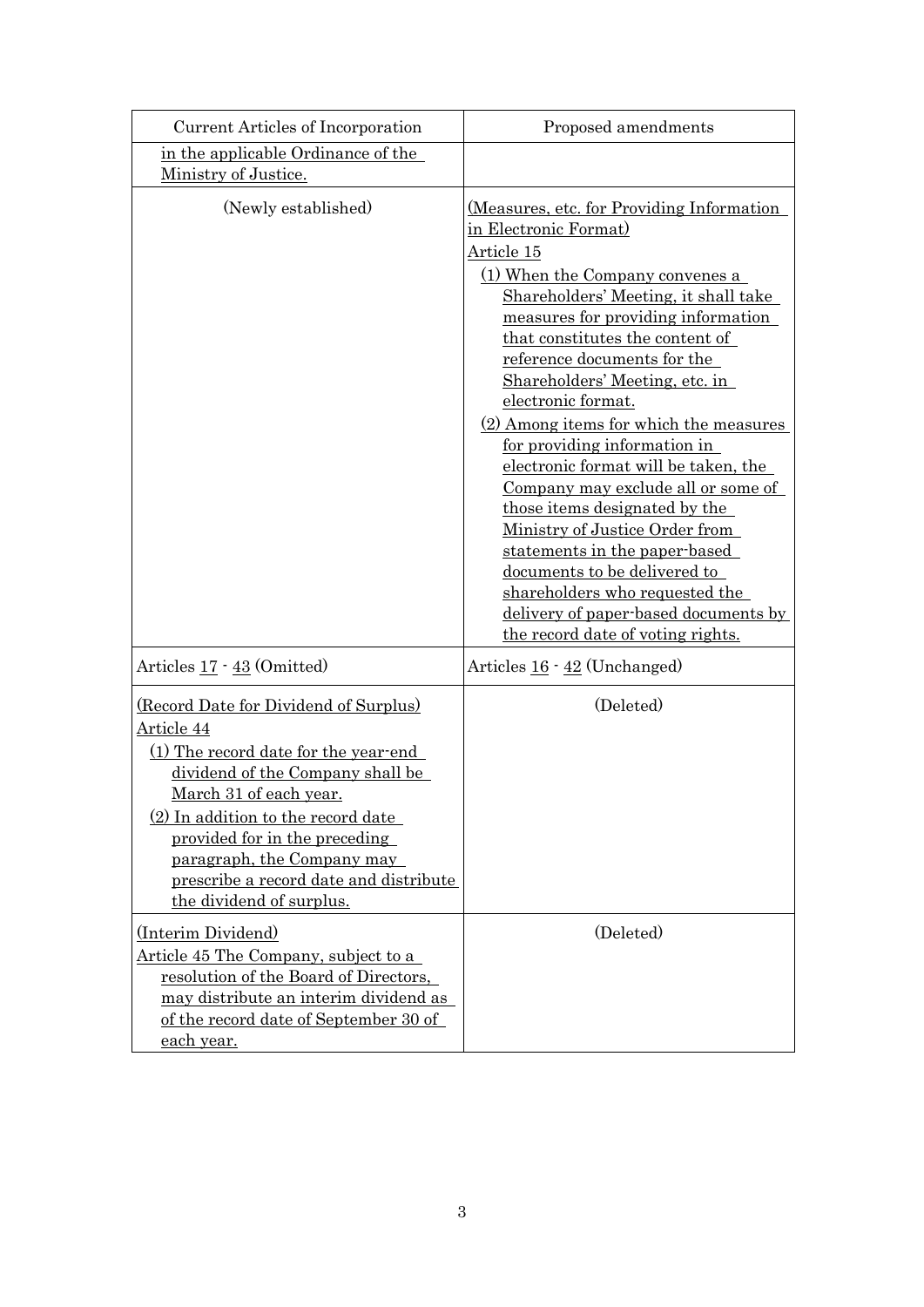| Current Articles of Incorporation | Proposed amendments                                                                                                                                                                                                                                                                                                                                                                                                                                                                                                                                                                                                                                                                                                                                                                                                                                                                                                                                                    |
|-----------------------------------|------------------------------------------------------------------------------------------------------------------------------------------------------------------------------------------------------------------------------------------------------------------------------------------------------------------------------------------------------------------------------------------------------------------------------------------------------------------------------------------------------------------------------------------------------------------------------------------------------------------------------------------------------------------------------------------------------------------------------------------------------------------------------------------------------------------------------------------------------------------------------------------------------------------------------------------------------------------------|
| (Newly established)               | (Decision-Making Bodies for Dividends of<br><u>Surplus, Etc.)</u><br>Article 43 Unless otherwise provided for<br>by laws and regulations, the Company<br>may, by resolution of the Board of<br>Directors, determine dividends of<br>surplus and other matters set forth in<br>the items of Article 459, paragraph $(1)$<br>of the Companies Act.                                                                                                                                                                                                                                                                                                                                                                                                                                                                                                                                                                                                                       |
| (Newly established)               | (Record Date for Dividend of Surplus)<br>Article 44<br>(1) The record date for the year-end<br>dividend of the Company shall be<br>March 31 of each year.<br>$(2)$ The record date for the interim<br>dividend of the Company shall be<br>September 30 of each year.<br>(3) In addition to the record date<br>provided for in the preceding<br>paragraphs, the Company may<br>prescribe a record date and distribute<br>the dividend of surplus.                                                                                                                                                                                                                                                                                                                                                                                                                                                                                                                       |
| Article 46 (Omitted)              | Article 45 (Unchanged)                                                                                                                                                                                                                                                                                                                                                                                                                                                                                                                                                                                                                                                                                                                                                                                                                                                                                                                                                 |
| (Newly established)               | <b>(Supplementary Provisions)</b><br>(1) The deletion of Article 16 (Internet-<br>based Disclosure and Deemed<br>Provision of Reference Documents for<br>Shareholders' Meeting) in the pre-<br>amended Articles of Incorporation<br>and the establishment of the new<br>Article 15 (Measures, etc. for<br><b>Providing Information in Electronic</b><br>Format) in the amended Articles of<br>Incorporation shall be effective from<br>September 1, 2022, which is the date<br>of enforcement of the revised<br>provisions provided for in the proviso<br>to Article 1 of the Supplementary<br>Provisions of the Act Partially<br><u>Amending the Companies Act (Act.</u><br>No. 70 of 2019) (hereinafter referred<br>to as the "Date of Enforcement").<br>(2) Notwithstanding the provision of the<br>preceding paragraph, Article 16 of the<br>pre-amended Articles of Incorporation<br>shall remain effective regarding any<br>Shareholders' Meeting held on a date |